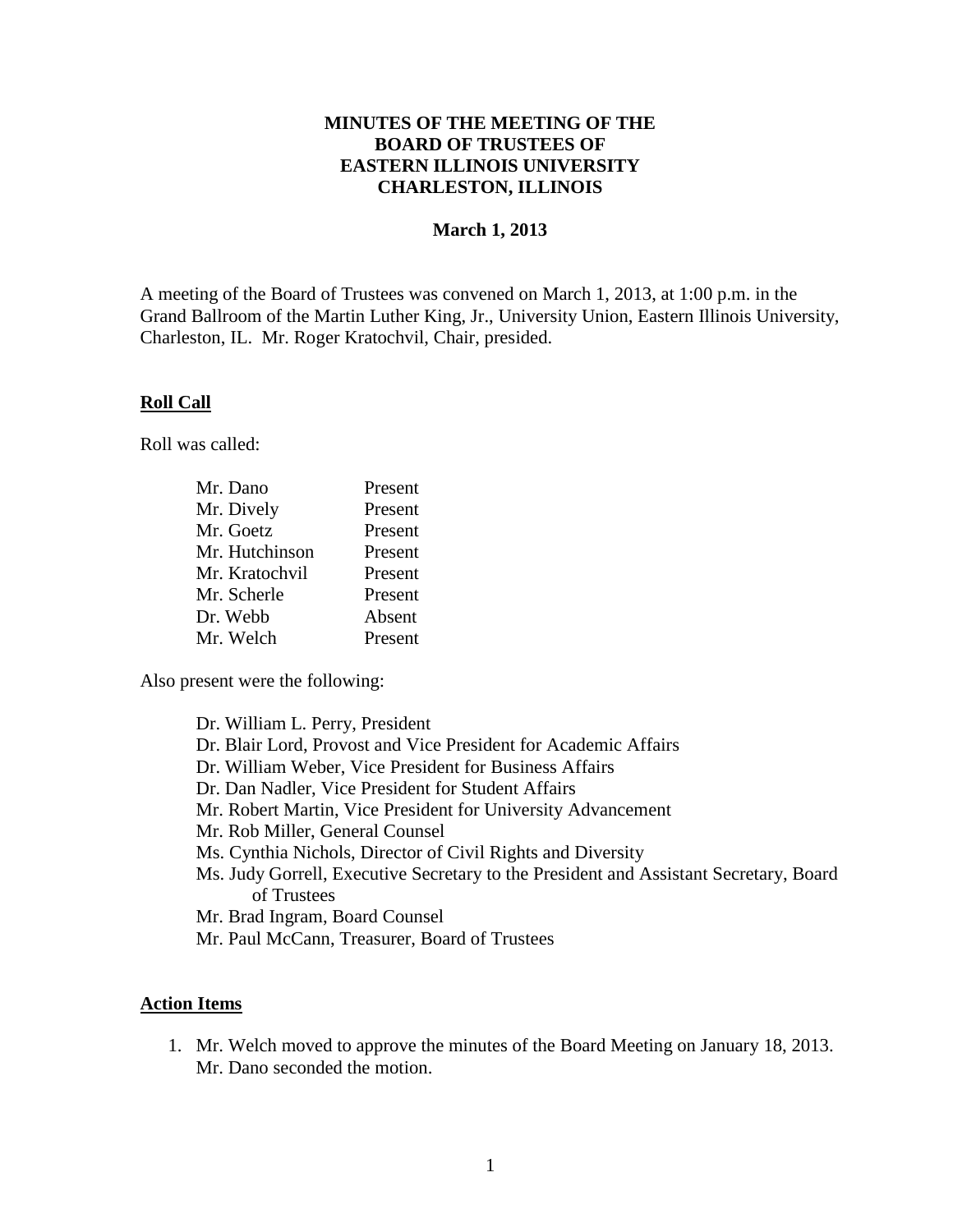Roll was called and the vote was as follows:

| Mr. Dano       | Yes |
|----------------|-----|
| Mr. Dively     | Yes |
| Mr. Goetz      | Yes |
| Mr. Hutchinson | Yes |
| Mr. Scherle    | Yes |
| Mr. Welch      | Yes |
| Mr. Kratochvil | Yes |

Motion carried.

2. Mr. Dively moved to approve the purchase of an Electric Chiller at a cost of \$963,660, including a \$87,605 contingency. The cost of the project includes removal of the existing chiller and the purchase and installation of a new cooling tower physically located in the Doudna Fine Arts Center mechanical room. Fund source is appropriated funds. Mr. Welch seconded the motion.

Roll was called and the vote was as follows:

| Mr. Dano       | Yes |
|----------------|-----|
| Mr. Dively     | Yes |
| Mr. Goetz      | Yes |
| Mr. Hutchinson | Yes |
| Mr. Scherle    | Yes |
| Mr. Welch      | Yes |
| Mr. Kratochvil | Yes |

Motion carried.

3. Mr. Hutchinson moved to approve the request for Longview State Bank in Sidney, IL to be a depository of local funds for the Peace Meal Program. Mr. Dano seconded the motion.

Roll was called and the vote was as follows:

| Mr. Dano       | Yes |
|----------------|-----|
| Mr. Dively     | Yes |
| Mr. Goetz      | Yes |
| Mr. Hutchinson | Yes |
| Mr. Scherle    | Yes |
| Mr. Welch      | Yes |
| Mr. Kratochvil | Yes |
|                |     |

Motion carried.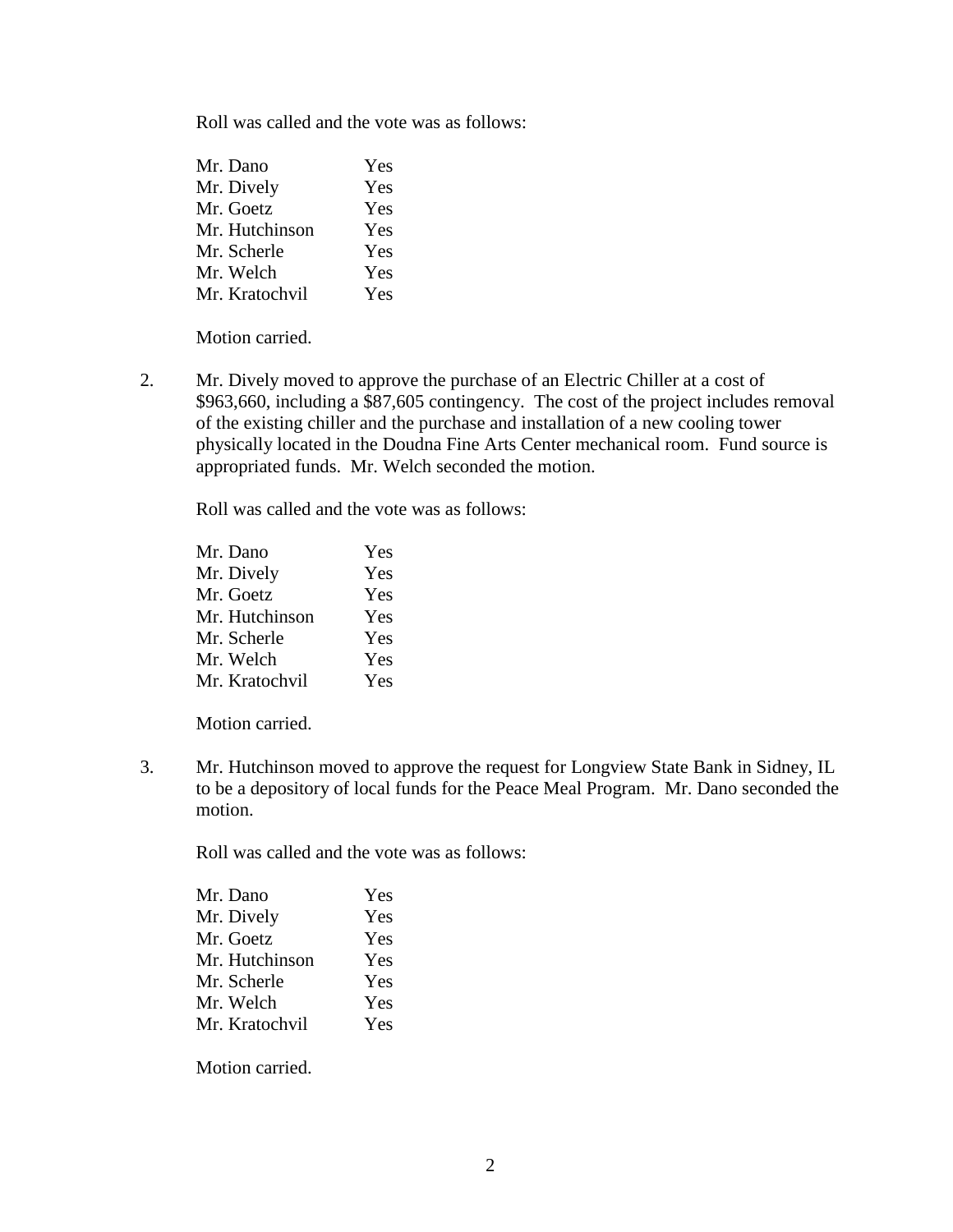4. Mr. Dively moved to approve the tuition recommendations for FY14. Mr. Scherle seconded the motion.

### **FY14 Tuition Recommendations**

# **Proposed FY14 Tuition (Fall 2013, Spring 2014, Summer 2014)**

**Undergraduate** - A student who has not earned the baccalaureate degree will pay the following tuition:

|                                                                                                  | <b>Illinois Resident</b> |                      |                     |
|--------------------------------------------------------------------------------------------------|--------------------------|----------------------|---------------------|
|                                                                                                  | Present                  | <b>Proposed</b>      | <b>Increas</b><br>- |
| FY14 New Students – Per Semester Hour<br>Continuing, Non-guaranteed Students – Per Semester Hour | \$239.00                 | \$283.00<br>\$269.00 | \$30.00             |

Effective FY05, state law (110 ILCS 665/10-120) provides that tuition for new undergraduate Illinois resident students will remain the same for four continuous academic years. The guaranteed tuition rate period is extended for undergraduate degree programs approved by the University for completion in more than four years. The extension is limited to the minimum number of additional semester(s) to complete the program as approved by the University. This list of programs approved by the University for completion in more than four years is maintained by the Provost. In addition, state law limits the tuition increase applied in a continuing resident undergraduate student's fifth and sixth years. Continuing, non-guaranteed students are charged the guaranteed student rate for two fiscal years prior.

| <b>Previous Rates:</b>                       |          |
|----------------------------------------------|----------|
| FY13 Guaranteed Students – Per Semester Hour | \$279.00 |
| FY12 Guaranteed Students – Per Semester Hour | \$269.00 |
| FY11 Guaranteed Students – Per Semester Hour | \$254.00 |

## **Non-Resident**

|                                                                  | Present | <b>Proposed Increase</b> |         |
|------------------------------------------------------------------|---------|--------------------------|---------|
| FY14 New Students – Per Semester Hour                            |         | \$849.00                 |         |
| Continuing, Non-guaranteed Students – Per Semester Hour \$717.00 |         | \$780.00                 | \$63.00 |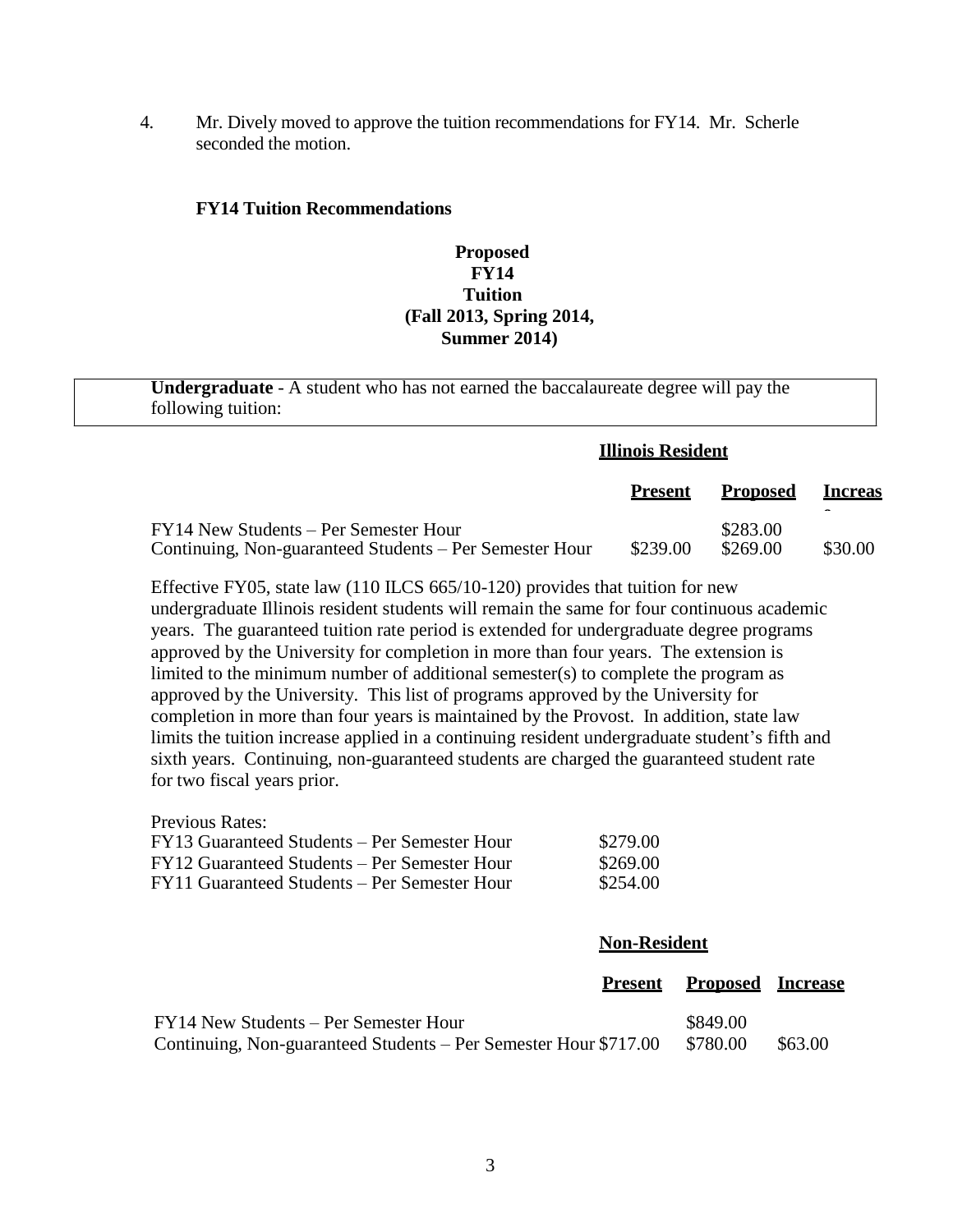| <b>Previous Rates:</b>                       |          |
|----------------------------------------------|----------|
| FY13 Guaranteed Students – Per Semester Hour | \$837.00 |
| FY12 Guaranteed Students – Per Semester Hour | \$807.00 |
| FY11 Guaranteed Students – Per Semester Hour | \$762.00 |

**Graduate -** A post-baccalaureate student will pay the following tuition (regardless of the level of courses in which he/she enrolls):

|                          | <b>Illinois Resident</b> |                 |                 |
|--------------------------|--------------------------|-----------------|-----------------|
|                          | <b>Present</b>           | <b>Proposed</b> | <b>Increase</b> |
| <b>Per Semester Hour</b> | \$279.00                 | \$283.00        | \$4.00          |
|                          | <b>Non-Resident</b>      |                 |                 |
|                          | <b>Present</b>           | <b>Proposed</b> | <b>Increase</b> |
| <b>Per Semester Hour</b> | \$670.00                 | \$679.00        | \$9.00          |

Roll was called and the vote was as follows:

| Mr. Dano       | Yes |
|----------------|-----|
| Mr. Dively     | Yes |
| Mr. Goetz      | Yes |
| Mr. Hutchinson | Yes |
| Mr. Scherle    | Yes |
| Mr. Welch      | Yes |
| Mr. Kratochvil | Yes |

Motion carried.

5. Mr. Dano moved to approve the awarding of an Honorary Degree to Dr. Gwendolyn Dungy. Mr. Hutchinson seconded the motion.

Dr. Dungy earned a bachelor's degree and master's degree from Eastern Illinois University and went on to earn a second master's degree and her doctorate degree. Currently, she is a licensed psychologist and a nationally certified professional counselor and career counselor. In 1995, she was chosen to lead NASPA—Student Affairs Administrators in Higher Education (formerly the National Association of Student Personnel Administrators).

Roll was called and the vote was as follows:

| Mr. Dano       | Yes |
|----------------|-----|
| Mr. Dively     | Yes |
| Mr. Goetz      | Yes |
| Mr. Hutchinson | Yes |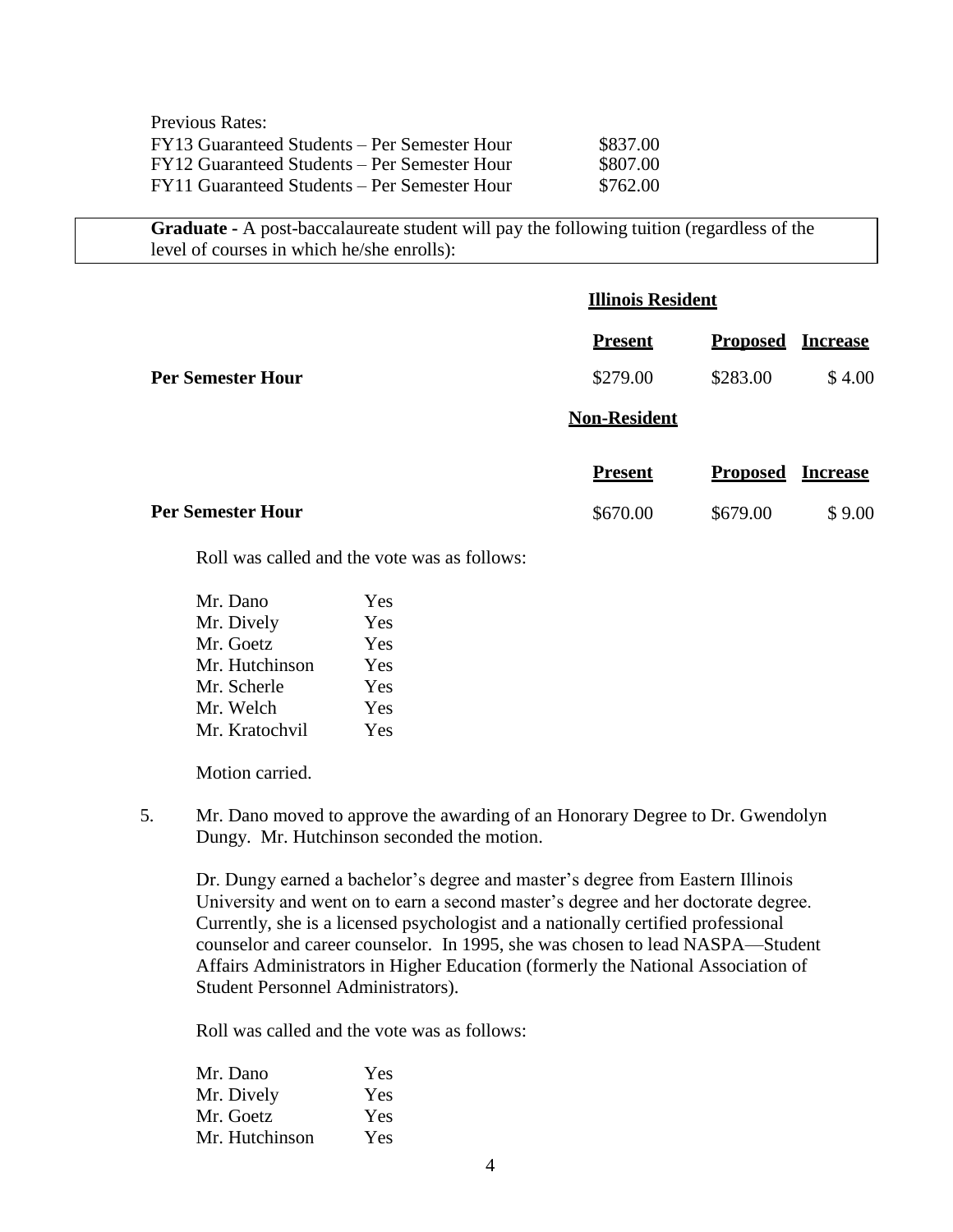Mr. Scherle Yes Mr. Welch Yes Mr. Kratochvil Yes

Motion carried.

6. Mr. Dively moved to approve the awarding of an Honorary Degree to Mr. Donald L. Gher. Mr. Scherle seconded the motion.

Mr. Gher graduated from Eastern Illinois University with a bachelor's degree in marketing. He retired in 2007 as managing director/chief investment officer of Coldstream Capital Management in Belleview, Washington, a company he founded in 1996. He became a Chartered Financial Analyst Charterholder in 1981 and, in 2006, was one of only 20 CFAs worldwide to be awarded the first 20-Year Certificate of Continuing Education. Mr. Gher has spent much time in Eastern's Business School, guiding students interested in an investment career and serves frequently as a guest speaker for EIU's Security Analysis Class.

Roll was called and the vote was as follows:

| Mr. Dano       | Yes        |
|----------------|------------|
| Mr. Dively     | Yes        |
| Mr. Goetz      | <b>Yes</b> |
| Mr. Hutchinson | Yes        |
| Mr. Scherle    | Yes        |
| Mr. Welch      | Yes        |
| Mr. Kratochvil | Yes        |

Motion carried.

7. Mr. Dano moved to approve the awarding of an Honorary Degree to Dr. Gordon Grado. Mr. Goetz seconded the motion.

Dr. Grado received his bachelor's degree in zoology from Eastern in 1974 and works personally with his alma mater to establish meaningful programs for its students, such as the Grado Internship Program. Dr. Grado, founder and medical director of the Southwest Oncology Centers and the Grado Radiation Center of Excellence, has helped develop prostate brachytherapy programs worldwide for early stage, advanced and recurrent prostate cancer. Dr. Grado was recently rated in the top 1% of Radiation Oncologists in the nation by U. S. News and World Report in their Top Doctors report.

Roll was called and the vote was as follows:

| Mr. Dano       | Yes |
|----------------|-----|
| Mr. Dively     | Yes |
| Mr. Goetz      | Yes |
| Mr. Hutchinson | Yes |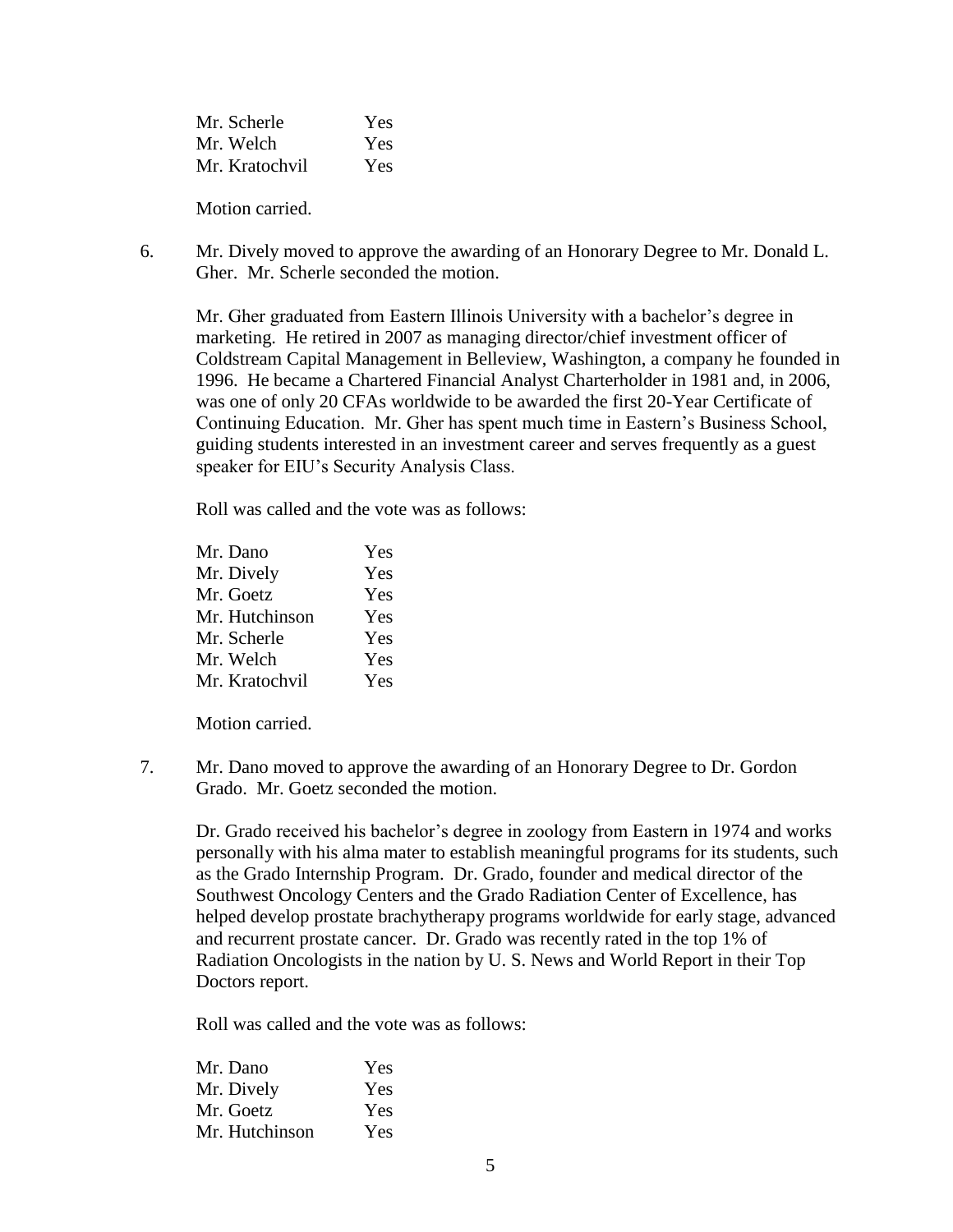| Yes |
|-----|
| Yes |
| Yes |
|     |

Motion carried.

# **Information Items**

# **President's Report**

Vice President Martin provided a Campaign update. The first comprehensive campaign at Eastern Illinois University was publicly kicked off on October 22, 2010, with Ms. Julie Nimmons serving as the Campaign Steering Committee chair. There were three goals in this campaign: develop and enhance more of the enduring relationships that are an EIU tradition, but must grow in number and reach; develop more volunteers regionally, nationally, and internationally in support of EIU's programs; and achieve a significant monetary goal in support of students, faculty, programs, and facilities.

Vice President Martin showed a video highlighting the success and positive impact of the EI&U: Expect Greatness Campaign. Some of the highlights included: total number of donors in the campaign  $-21,050$ , with 10,725 being first-time donors to EIU; twelve regional campaigns took place throughout the U.S.; endowment grew 63 percent to approximately \$56 million; named rooms, labs, and buildings during the campaign – 24; new scholarships created – 203; more than 17,500 alumni contacts were made during the campaign; faculty/staff campaign participation doubled to 40 percent in two years with the help of 80-plus volunteers; the College of Education and Professional Studies led faculty/staff giving with 72 percent participation; and Pride of CASE V 2012 Award Winners – Best Program in Case Statements/Cultivation Publications: Gold Award presented to Eastern Illinois University – "EI&U Expect Greatness."

EIU's capital campaign was designed to raise \$50 million. On September 28, 2012, it was announced that the campaign was ending—nearly two years early and \$13.7 million over goal.

# **Report from Board Chair**

Mr. Kratochvil shared the news that Eastern Illinois University was the recipient of the Governor's Award for its support of student veterans. The announcement of the award was in a St. Louis newspaper and was brought to his attention by a gentleman from his hometown.

# **Committee Reports**

Executive Committee – Mr. Kratochvil reported that the Executive Committee discussed the FY14 Tuition Recommendation, the Program Analysis Template update, the Legislative update, the College Scoreboard, and the Pilot Program for Gifted Students.

Board Relations – Vice President Martin presented the campaign results, and Assistant Vice President Pay Early presented the marketing, taglines, and graphics approach being used.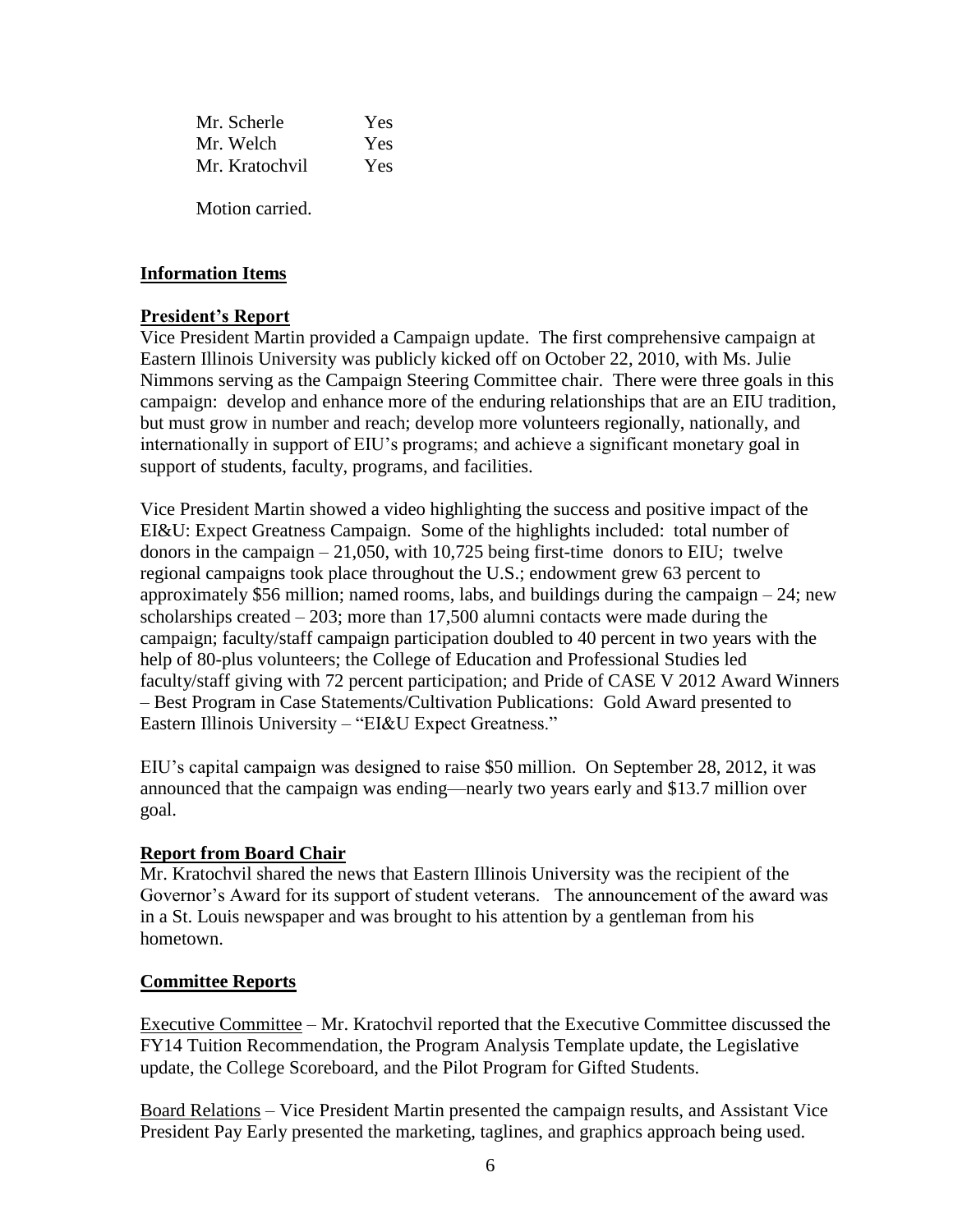Finance/Audit Committee – The Finance/Audit Committee discussed the performance of the EIU Foundation investments, reviewed the current findings of the FY12 Financial and Compliance audits, and discussed the purchase of the Electric Chiller which will be physically located in the Doudna Fine Arts Center mechanical room.

Academic & Student Affairs Committee – Mr. Welch reported that Dr. Doug Bower gave a Basic Skills Test update, and he informed the Committee of a decline in education students. Other items for discussion included On-going Training/Compliance Initiatives, Campus Security, and Enrollment Management—Transfers. Information was distributed the EIU Police Department on Crime Prevention Programs.

Board Regulations – No report.

## **Reports from Constituencies**

Faculty Senate—No report

Staff Senate—No report

Student Government—Mr. Jarrod Scherle reported for Student Government. The students have had a busy beginning to the semester. Future events for the semester include: Pizza with the Prez in late March, a Mayoral Debate on March 28, Student elections, Distinguished Faculty & Staff Banquet in April, Student Action Team going to Springfield on April 18, and the  $11^{\text{th}}$  Annual Service Day on April 19-20.

## **Report from Annuitants**

Ms. Julie Sterling, President of the EIU Annuitants Association, provided a report to the Board. The EIU Annuitants Association (EIUAA) has four chapter meetings and four EIUAA Board meetings per year. The current membership of the EIUAA is 712, and the primary responsibility of the association is to provide information regarding pensions and benefits to EIU annuitants and employees. With the current situation in our State, the role of EIUAA has changed. Communication with the state legislators is vital, and the EIUAA is trying to assist with the solutions to the challenges we face. Ms. Sterling reported that Dr. Jill Nilsen, the new EIUAA Vice President, accepted the position as the co-chair of the State Universities Annuitant Association (SUAA) Legislative Committee.

### **Summary of Purchases \$100,000 - \$249,999**

| Vendor                                                              | Type of Purchase            | <b>Bids</b> | Amount    |
|---------------------------------------------------------------------|-----------------------------|-------------|-----------|
| Gorski Reifsteck Architects Architectural Retainer<br>Champaign, IL |                             | (a)         | \$225,000 |
| BRIC Partnership, L.L.C.<br>Belleville, IL                          | <b>Engineering Retainer</b> | (a)         | \$124,000 |